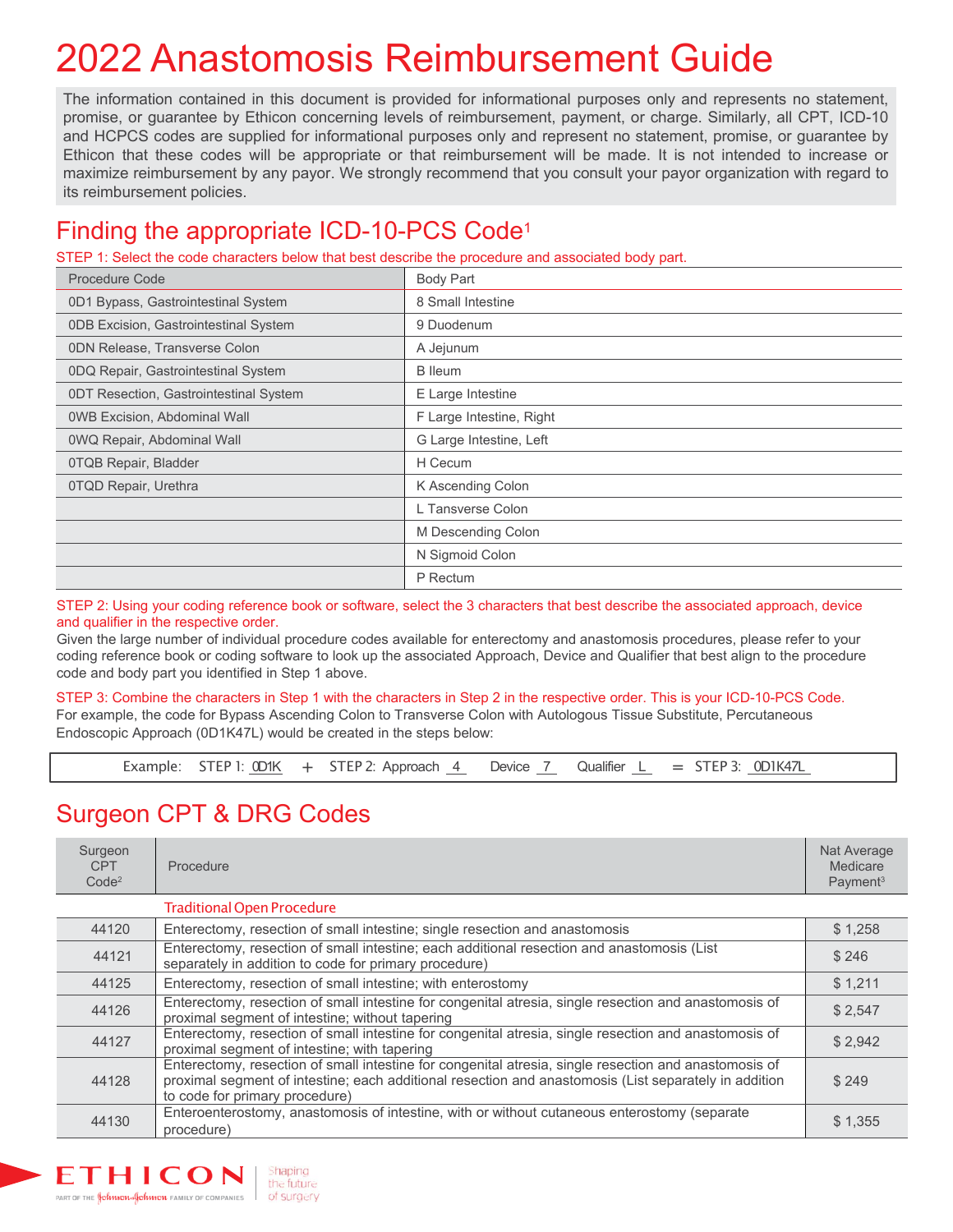## Surgeon CPT & DRG Codes (continued)

| 44139 | Mobilization (take-down) of splenic flexure performed in conjunction with partial colectomy (List<br>separately in addition to primary procedure)                                  |         |
|-------|------------------------------------------------------------------------------------------------------------------------------------------------------------------------------------|---------|
| 44140 | Colectomy, partial; with anastomosis                                                                                                                                               | \$1,382 |
| 44141 | Colectomy, partial; with skin level cecostomy or colostomy                                                                                                                         | \$1,870 |
| 44143 | Colectomy, partial; with end colostomy and closure of distal segment (Hartmann type procedure)                                                                                     |         |
| 44144 | Colectomy, partial; with resection, with colostomy or ileostomy and creation of mucofistula                                                                                        | \$1,813 |
| 44145 | Colectomy, partial; with coloproctostomy (low pelvic anastomosis)                                                                                                                  |         |
| 44146 | Colectomy, partial; with coloproctostomy (low pelvic anastomosis), with colostomy                                                                                                  | \$2,155 |
| 44147 | Colectomy, partial; abdominal and transanal approach                                                                                                                               |         |
| 44150 | Colectomy, total, abdominal, without proctectomy; with ileostomy or ileoproctostomy                                                                                                | \$1,905 |
| 44151 | Colectomy, total, abdominal, without proctectomy; with continent ileostomy                                                                                                         | \$2,223 |
| 44155 | Colectomy, total, abdominal, with proctectomy; with ileostomy                                                                                                                      | \$2,120 |
| 44156 | Colectomy, total, abdominal, with proctectomy; with continent ileostomy                                                                                                            | \$2,378 |
| 44157 | Colectomy, total, abdominal, with proctectomy; with ileoanal anastomosis, includes loop ileostomy,<br>and rectal mucosectomy, when performed                                       | \$2,258 |
| 44158 | Colectomy, total, abdominal, with proctectomy; with ileoanal anastomosis, creation of ileal reservoir<br>(S or J), includes loop ileostomy, and rectal mucosectomy, when performed | \$2,314 |
| 44160 | Colectomy, partial, with removal of terminal ileum with ileocolostomy                                                                                                              | \$1,277 |
| 44310 | lleostomy or jejunostomy, non-tube                                                                                                                                                 | \$1,068 |
| 44320 | Colostomy or skin level cecostomy;                                                                                                                                                 | \$1,234 |
| 44322 | Colostomy or skin level cecostomy; with multiple biopsies (eg, for congenital megacolon)<br>(separate procedure)                                                                   | \$1,046 |
| 44604 | Suture of large intestine (colorrhaphy) for perforated ulcer, diverticulum, wound, injury or rupture<br>(single or multiple perforations); without colostomy                       |         |
| 44605 | Suture of large intestine (colorrhaphy) for perforated ulcer, diverticulum, wound, injury or rupture<br>(single or multiple perforations); with colostomy                          |         |
| 44620 | Closure of enterostomy, large or small intestine;                                                                                                                                  | \$888   |
| 44625 | Closure of enterostomy, large or small intestine; with resection and anastomosis other than colorectal                                                                             | \$1,036 |
| 44626 | Closure of enterostomy, large or small intestine; with resection and colorectal anastomosis (eg,<br>closure of Hartmann type procedure)                                            | \$1,637 |
| 45111 | Proctectomy; partial resection of rectum, transabdominal approach                                                                                                                  | \$1,116 |
| 45112 | Proctectomy, combined abdominoperineal, pull-through procedure (eg, colo-anal anastomosis)                                                                                         | \$1,887 |
| 45113 | Proctectomy, partial, with rectal mucosectomy, ileoanal anastomosis, creation of ileal reservoir (S or<br>J), with or without loop ileostomy                                       | \$1,897 |
| 45114 | Proctectomy, partial, with anastomosis; abdominal and transsacral approach                                                                                                         | \$1,876 |
| 45116 | Proctectomy, partial, with anastomosis; transsacral approach only (Kraske type)<br>Proctectomy, combined abdominoperineal pull-through procedure (eg, colo-anal anastomosis), with | \$1,568 |
| 45119 | creation of colonic reservoir (eg, J-pouch), with diverting enterostomy when performed                                                                                             | \$1,911 |
| 45120 | Proctectomy, complete (for congenital megacolon), abdominal and perineal approach; with pull-<br>through procedure and anastomosis (eg, Swenson, Duhamel, or Soave type operation) | \$1,653 |
| 45121 | Proctectomy, complete (for congenital megacolon), abdominal and perineal approach; with subtotal<br>or total colectomy, with multiple biopsies                                     | \$1,805 |
| 45130 | Excision of rectal procidentia, with anastomosis; perineal approach                                                                                                                | \$1,106 |
| 45135 | Excision of rectal procidentia, with anastomosis; abdominal and perineal approach                                                                                                  | \$1,317 |
| 45800 | Closure of rectovesical fistula;                                                                                                                                                   | \$1,317 |
| 45805 | Closure of rectovesical fistula; with colostomy                                                                                                                                    | \$1,522 |
| 45820 | Closure of rectourethral fistula;                                                                                                                                                  | \$1,321 |
| 45825 | Closure of rectourethral fistula; with colostomy                                                                                                                                   | \$1,594 |
|       | Laparoscopic Procedure                                                                                                                                                             |         |
| 44187 | Laparoscopy, surgical; ileostomy or jejunostomy, non-tube                                                                                                                          | \$1,122 |
| 44188 | Laparoscopy, surgical, colostomy or skin level cecostomy                                                                                                                           | \$1,250 |
| 44202 | Laparoscopy, surgical; enterectomy, resection of small intestine, single resection and anastomosis                                                                                 | \$1,428 |
| 44203 | Laparoscopy, surgical; each additional small intestine resection and anastomosis (List separately in<br>addition to code for primary procedure)                                    | \$246   |